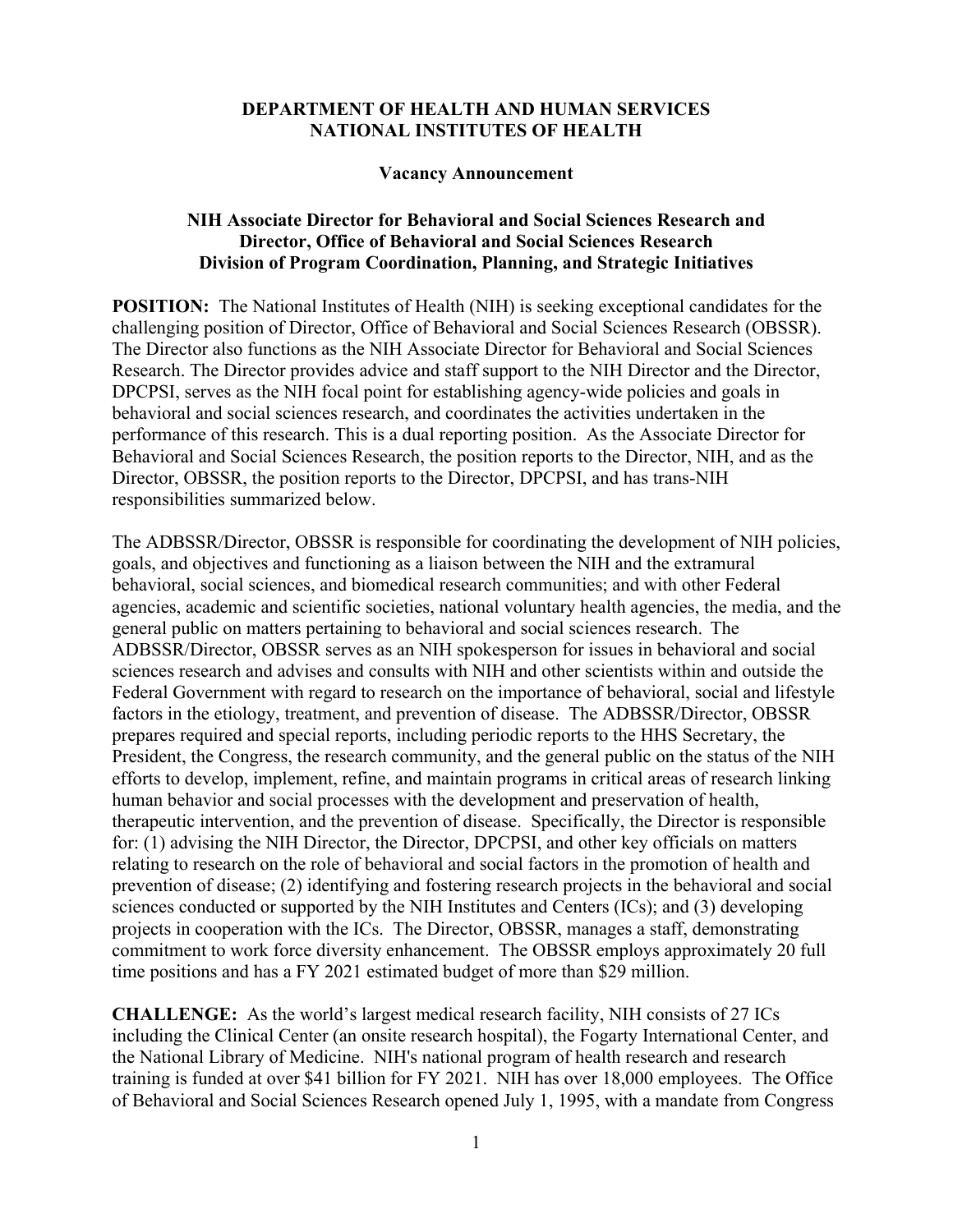to serve as the focal point for the advancement of behavioral and social sciences research across all of the NIH ICs. The vision of OBSSR is to bring together the biomedical, behavioral, social, and public health research communities to work more collaboratively to solve the most pressing population health challenges faced by our society. Four core elements of OBSSR's vision are: 1) supporting and facilitating the next generation of basic behavioral and social science research; 2) facilitating interdisciplinary, collaborative research; 3) stimulating systems thinking and modeling approaches to research that integrates multiple levels of analysis – from cells to society; and 4) identifying key problems in health where scientists, practitioners, and decision makers can work together to accelerate translation, implementation, dissemination, and adoption of behavioral and social science research findings. More information can be found in OBSSR's strategic plan at. [https://obssr.od.nih.gov/about/strategic-plan.](https://obssr.od.nih.gov/about/strategic-plan)

**QUALIFICATIONS REQUIRED:** Applicants must possess a Ph.D., M.D., or comparable doctorate degree in the behavioral, social, or behavioral sciences plus senior-level scientific experience and knowledge of research programs in one or more scientific areas related to behavioral and social sciences research. They should be known and respected within their profession as individuals of scientific prominence, with a distinguished record of research accomplishments and expertise in policy development regarding behavioral and social sciences research. Candidates should have demonstrated leadership and broad vision in the behavioral and social sciences research arena involving dealings with diverse stakeholders and communities; serving as spokesperson; planning, program assessment, and analysis of program objectives; resolution of operational problems and issues; and the ability to manage financial and human resources including building, motivating, and maintaining a culturally diverse staff.

**VACCINE MANDATE:** In accordance with [Executive Order 14043,](https://www.federalregister.gov/documents/2021/09/14/2021-19927/requiring-coronavirus-disease-2019-vaccination-for-federal-employees) Federal employees are required to be fully vaccinated against COVID-19 regardless of the employee's duty location or work arrangement (e.g., telework, remote work, etc.), subject to exceptions that may be required by law. If selected, you will be required to submit proof of vaccination by November 22, 2021 or before your entrance on duty if you are selected after the compliance date. Your HR Consultant will provide a list of documents acceptable as proof of vaccination and instructions for how to submit a request for a legally required exception, if needed, to comply with vaccination requirement.

**SALARY/BENEFITS:** The Director, OBSSR, will be appointed at a salary commensurate with their qualifications. Full Federal benefits will be provided including leave, health and life insurance, long-term care insurance, retirement, and savings plan (401k equivalent).

**EXPANDED/MAXIMUM TELWORK POSTURE:** Due to COVID-19, the agency is currently in a maximum telework posture. If selected, you may be expected to telework upon your appointment. As employees are permitted to return to the office, you may be required to report to the duty station listed on this announcement within 30 calendar days of receiving notice to do so, even if your home/temporary telework site is located outside the local commuting area. Your position may be eligible for workplace flexibilities which may include remote work or telework options, and/or flexible work scheduling. These flexibilities may be requested in accordance with the HHS Workplace Flexibilities policy.